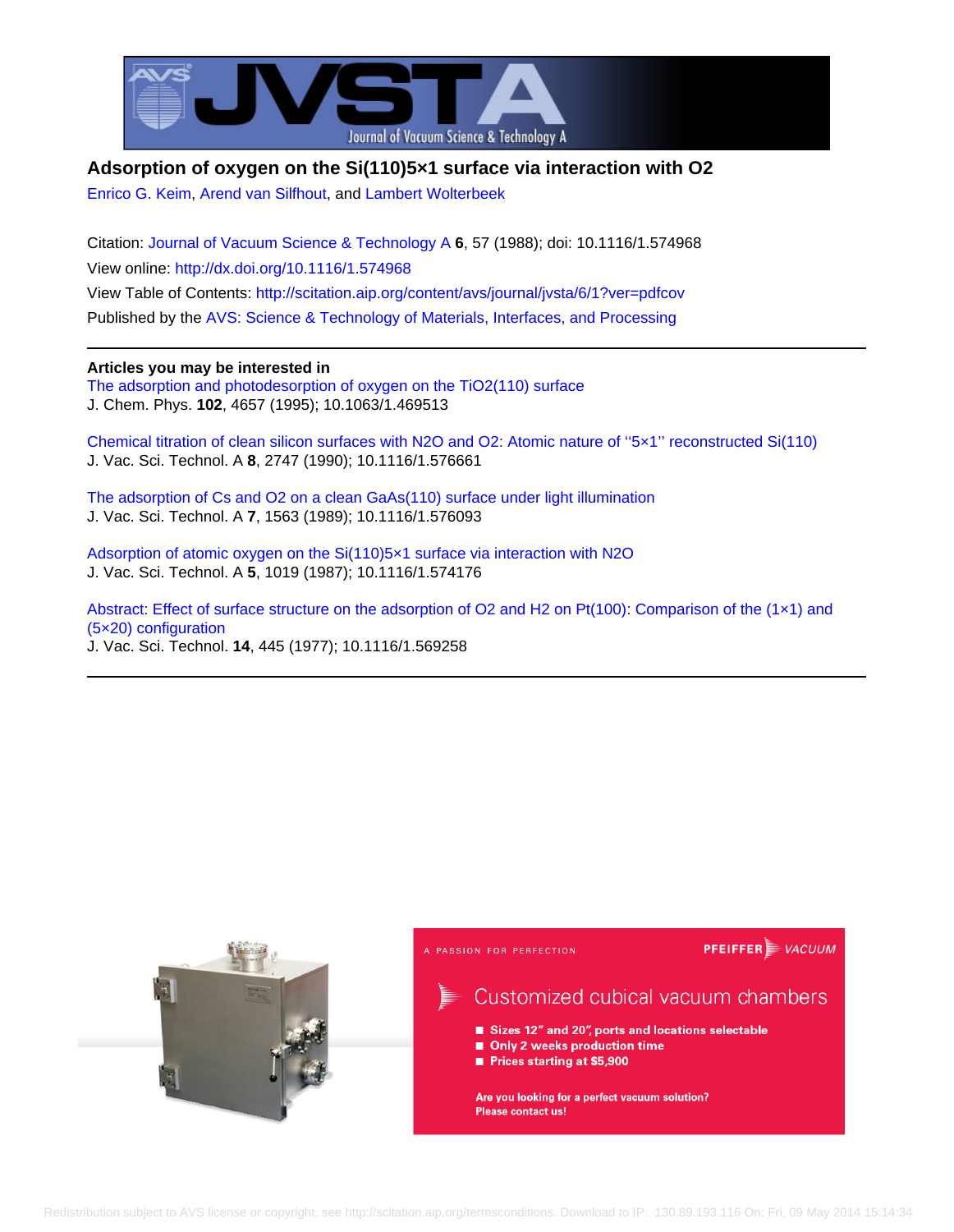# Adsorption of oxygen on the Si(110)5 $\times$ 1 surface via interaction with O<sub>2</sub>

Enrico G. Keim, Arend van Silfhout, and Lambert Wolterbeek *University of Twente. Faculty of Applied Physics. P. O. Box* 217, *7500 AE Enschede. The Netherlands* 

(Received 29 May 1987; accepted 19 September 1987)

Auger electron spectroscopy, low-energy electron diffraction, and differential reflectometry in the photon energy range 1.5-4.5 eV have been used to study the room-temperature adsorption of  $O<sub>2</sub>$  on the Si(110) surface with an initial  $5 \times 1$  superstructure. The reaction kinetics are complicated. Five adsorption stages can be discerned, the first stage  $(0-2)$  L) being remarkably fast with an initial sticking probability near unity. Our results suggest that the surface sites which constitute the higher-order reconstructions and possibly also defects, are highly reactive. In the second stage ( $2-200$  L) the O<sub>2</sub> adsorption can be described by a dissociative process on the firstlayer Si atoms, the sticking probability being about  $2 \times 10^{-3}$ . Incorporation of oxygen into the subsurface Si lattice and possibly also adsorption of a molecular oxygen species are the main processes of the third stage (200–1000 L). In the fourth stage ( $10^3-4\times 10^4$  L) O<sub>2</sub> adsorption completely removes the dangling bonds. This occurs at  $0.79 \pm 0.15$  monolayer oxygen coverage. The number of dangling bonds per  $5 \times 1$  unit cell (ten atoms) is thus eight or less. The fifth stage  $( > 4 \times 10^{4} \text{ L})$  comprises a slow further oxygen adsorption with a sticking probability of  $\sim 10^{-6}$ . oxygen mainly goes into a bridging position between two first-layer Si atoms in the uppermost chains of the ideal  $(110)$  surface. The optical spectrum indicates that the clean  $Si(110)$  surface probably has several types of (dangling bond) surface states.

#### I. **INTRODUCTION**

The room-temperature adsorption of  $O_2$  on the clean  $Si(110)$  surface has been studied with considerably less intensity than that on the other two low-Miller-index surfaces of silicon, although this surface is not without technological importance. The results of the few studies which have dealt with this adsorption process,  $1-3$  however, do not show favorable agreement with respect to the description of the  $O_2$  adsorption kinetics in the submonolayer region. Very recently,4 we have been able to show that the enormous discrepancy in the experimentally found initial sticking probabilities of O<sub>2</sub> on Si $(110)^{1-3}$  can mainly be attributed to the difference in the onset of the  $O_2$  adsorption experiments. Another factor which may influence the  $O<sub>2</sub>$  adsorption behavior, is the reconstruction of the initial clean  $Si(110)$  surface. It is well known that this surface exhibits several reconstructions very critically depending on heat treatment, cooling rate, and preparation.<sup>5-10</sup> However, the experimentalists studying the  $O_2$  adsorption on Si $(110)^{1-3}$  all used a different method of preparing their clean  $Si(110)$  surface. Moreover, they did not report on its superstructure.

The primary aim of the present paper is to give a more coherent picture of the initial stages of the room-temperature adsorption of oxygen on an atomically clean  $Si(110)$ surface. For that purpose we compare the interaction of this surface with N<sub>2</sub>O (Ref. 11) and  $O<sub>2</sub>$ . This approach has recently led to a substantial improvement in the understanding of the atomic nature of the oxygen covered  $Si(100)$  surface.<sup>12</sup> In Refs. 11-14 it has been shown that the room-temperature decomposition of  $N_2O$  (into  $N_2$  and  $O_{\text{atomic}}$ ) at the three low-Miller-index surfaces of silicon only occurs at those Si surface atoms with a broken bond. In this wayan essentially abrupt interface between the saturated (mon)atomic oxygen adlayer and the underlying Si lattice

can be obtained. A comparative study, as mentioned above, can thus yield detailed information concerning the adsorption of  $O<sub>2</sub>$  on the clean Si $(110)$  surface as to it being purely or partially dissociative, and the stage at which oxygen starts to penetrate into the Si subsurface.

The interaction of the clean  $Si(110)$  surface with  $O<sub>2</sub>$  has been studied in ultrahigh vacuum at 300 K by means of Auger electron spectroscopy (AES), low-energy electron diffraction (LEEO), and differential reflectometry (OR) in the photon energy range of 1.5 to 4.5 eV. With this combination of techniques it is possible to make an analysis of the geometric and electronic structure and the chemical composition of the surface layer.<sup>11-14</sup> The results are also compared with those of earlier works.<sup>1,11-15</sup>

AES was used (a) to check the surface cleanliness and (b) to measure the relative oxygen coverage on the  $Si(110)$  surface as a result of  $O<sub>2</sub>$  exposure. The fractional oxygen coverage in AES,  $\theta_{\text{AES}}$ , has been derived from the ratio of the measured oxygen KLL (510 eV) to the silicon LVV (92 eV) Auger peak-to-peak (p-p) heights in the first derivative  $[dN(E)/dE]$  of the energy distribution, i.e.,  $h_0/h_{Si}$ , using the procedure as outlined in Ref. 12 (see also Ref. 11 ). Information concerning the chemical bonding has been extracted from the Si  $L_2$ <sup>*VV*</sup> Auger spectra in the energy range 50-90 eV. The LEEO patterns were merely used as "fingerprints." Figure 1 shows the LEED pattern of the clean  $Si(110)$  surface (see Sec. II). It shows a prominent  $5 \times 1$  superstructure, with faint streaks (indicative of higher-order reconstruction) and additional diffuse spots. The quality of our  $5 \times 1$ LEEO pattern is good compared with that of Ref. 8. Each AES data point  $(h_0/h_{Si})$ , Si  $L_{23}$  VV curve, and LEED pattern was obtained after exposing the cleaned Si ( 110) surface to a single  $O<sub>2</sub>$  dose in order to avoid electron beam induced artifacts.  $O_2$  was admitted into the reaction chamber in the pressure range  $10^{-9}$ - $10^{-4}$  Torr.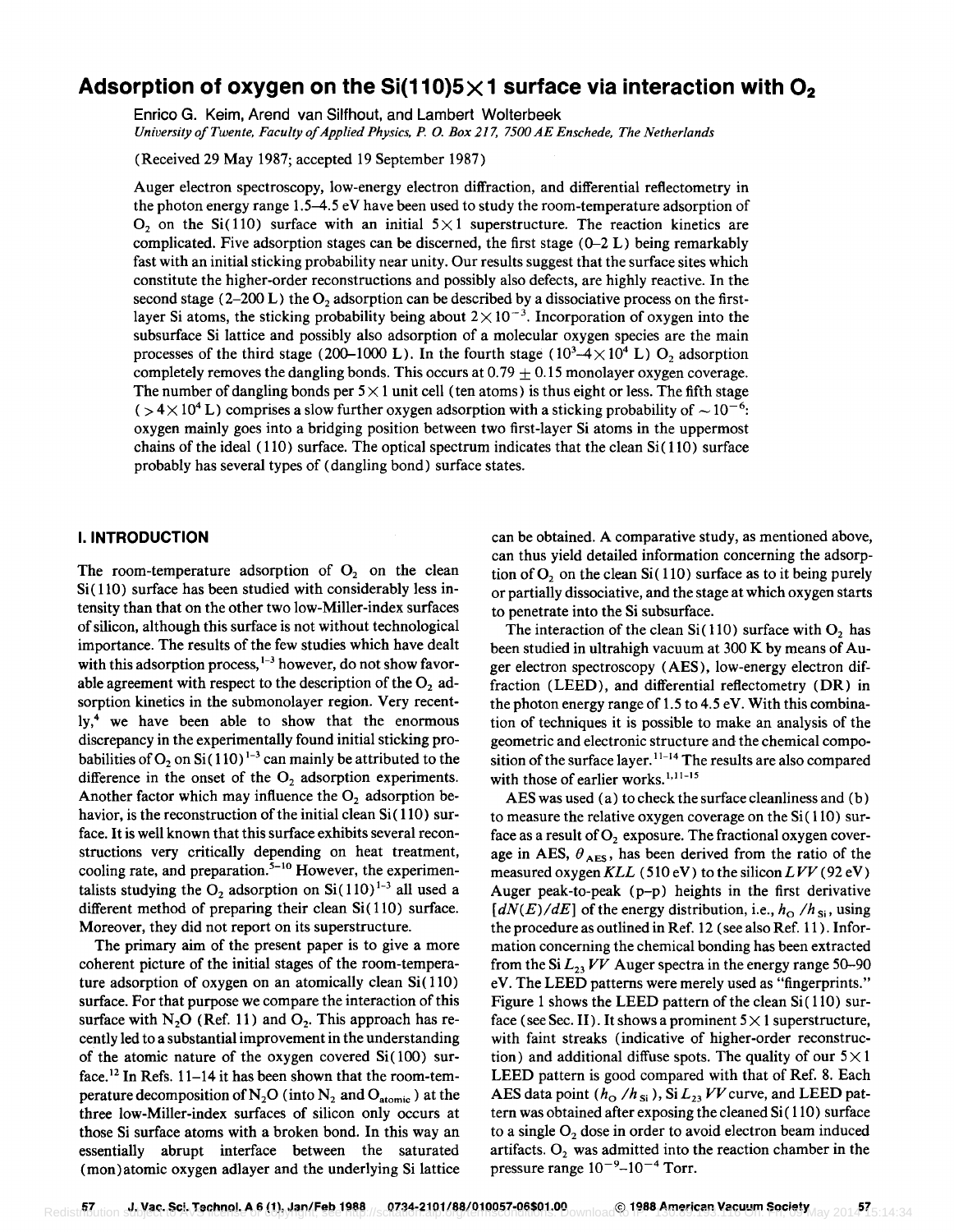

FIG. 1. LEED pattern of the clean  $\text{Si}(110)5\!\times\!1$  surface (105 eV).

DR has been used to monitor the adsorption of  $O<sub>2</sub>$  on Si(110) *in situ*. The relevant parameter is  $\Delta R / R$ , the relative change of the sample surface reflectivity.  $\Delta R / R$  is measured when the surface is allowed to change from an initial state (clean Si surface, containing  $\sim 10^{15}$  surface states per cm<sup>2</sup>) to a final state (the same surface covered by a fractional monolayer of oxygen and a reduced number of surface states). The corresponding expression is

$$
\Delta R / R = (R_{\text{clean}} - R_{\text{ox}}) / R_{\text{clean}} , \qquad (1)
$$

where  $R_{clean}$  and  $R_{ox}$  are the overall reflectivities of the initial and final states of the surface, respectively. DR can provide information about the degree of oxygen coverage, the electronic structure of a clean silicon surface, and the change of this structure due to chemisorption.<sup>1,11-16</sup> The advantage of using DR over AES and LEED is that it allows one to study surface processes at any gas pressure and without electron beam induced surface effects.

#### II. EXPERIMENTAL

For a detailed description of the cleaning recipe of the Si (110) surface (10  $\Omega$  cm boron doped p type,  $10 \times 30 \times 0.2$ mm<sup>3</sup>, purchased from Siltronix) by simultaneous Ar ion bombardment and annealing (SIBA), experimental setup (AES, LEED, and DR), principles of operation, gas handling, and procedures, we refer to Refs. 12, 14, and 17.

#### III. RESULTS

#### A. Reflectivity measurements

Curves  $(a)-(e)$  of Fig. 2 show the relative difference in reflectivity  $\Delta R / R(h\nu)$  before and after exposing a clean  $Si(110)5\times1$  surface to  $O_2$  in five successive stages. The upper curve corresponds to the ultimate relative change in reflectivity upon  $O_2$  exposure  $\Delta R / R^{O_2}(hv, \text{sat})$ . The bottom curve shows three peaks at 2.15,3.10, and 4.1 eV, denoted as  $X'$ ,  $Y'$ , and  $Z'$ , respectively. Additional exposure (4.5 L) results in the appearance of a peak at 3.85 eV, in Fig. 2 denoted as  $Z'_2$ . Peaks X' and Y' remain at their initial position for exposures up to 12 L [curves  $(a)-(c)$ ]. It seems that further exposure ( $> 12$  L) leads to a shift in the maxima of peaks  $X'$  and Y'. At saturation [curve (e)] these peaks have merged into a broad peak, having its apparent maximum at  $\sim$  2.6 eV.



FIG. 2. The relative difference in reflectivity  $\Delta R / R(h\nu)$  before and after exposing a clean Si(110)5  $\times$  1 surface to O<sub>2</sub>: (a) 1.5, (b) 6, (c) 12, (d) 170, and (e)  $\geq 4 \times 10^4$  L.

The relative change in reflectivity  $\Delta R$  /R at 2.15, 3.10, and 3.85 eV with  $O_2$  exposure is depicted in Fig. 3 by curves  $X'$ , *Y'*, and  $Z'_2$ , respectively. The inset shows  $\Delta R / R$  upon small  $O_2$  exposure (0-20 L). We can, from this figure, determine that saturation occurs at an exposure of about  $4 \times 10^4$  L.

## B. AES and LEED measurements

Displayed in Fig. 4 is the converted  $h_{\rm O}/h_{\rm Si}\tau$  ratio  $\theta_{\rm AES}$  (see Sec. I) versus  $O_2$  exposure. It can be seen that the oxygen uptake occurs in distinct stages.

During initial exposure (0–2 L), i.e., at  $0 \le \theta_{\text{AES}} \le 0.15$ , the diffuse spots and faint streaks observed in addition to the  $5 \times 1$  LEED pattern (Fig. 1) rapidly disappear. At around monolayer (ML) coverage only a weak  $1 \times 1$  pattern with very high background intensity is observed.

The sticking probability of  $O<sub>2</sub>$  as a function of the fractional oxygen coverage  $\theta_{\text{AES}}$ ,  $s_{\text{AES}}(\theta)$ , has been derived from the slope of the exposure curve in Fig. 4 using the expression

$$
d\theta/dt = s_{\text{AES}}(\theta)(\nu P/N_0), \qquad (2)
$$

where *v* is a frequency factor ( $= 3.48 \times 10^{20}$  cm<sup>-2</sup> s<sup>-1</sup> Torr<sup>-1</sup>),  $N_0 = 4.8 \times 10^{14}$  adsorption sites per cm<sup>2</sup> for an O<sub>2</sub>



FIG. 3. The relative variation in reflectivity  $\Delta R / R$  vs O<sub>2</sub> exposure at *hv* = 2.15 eV (curve *X'*),  $h\nu$  = 3.10 eV (curve *Y'*), and  $h\nu$  = 3.85 eV (curve  $Z'_2$ ). The inset shows the low-exposure behavior.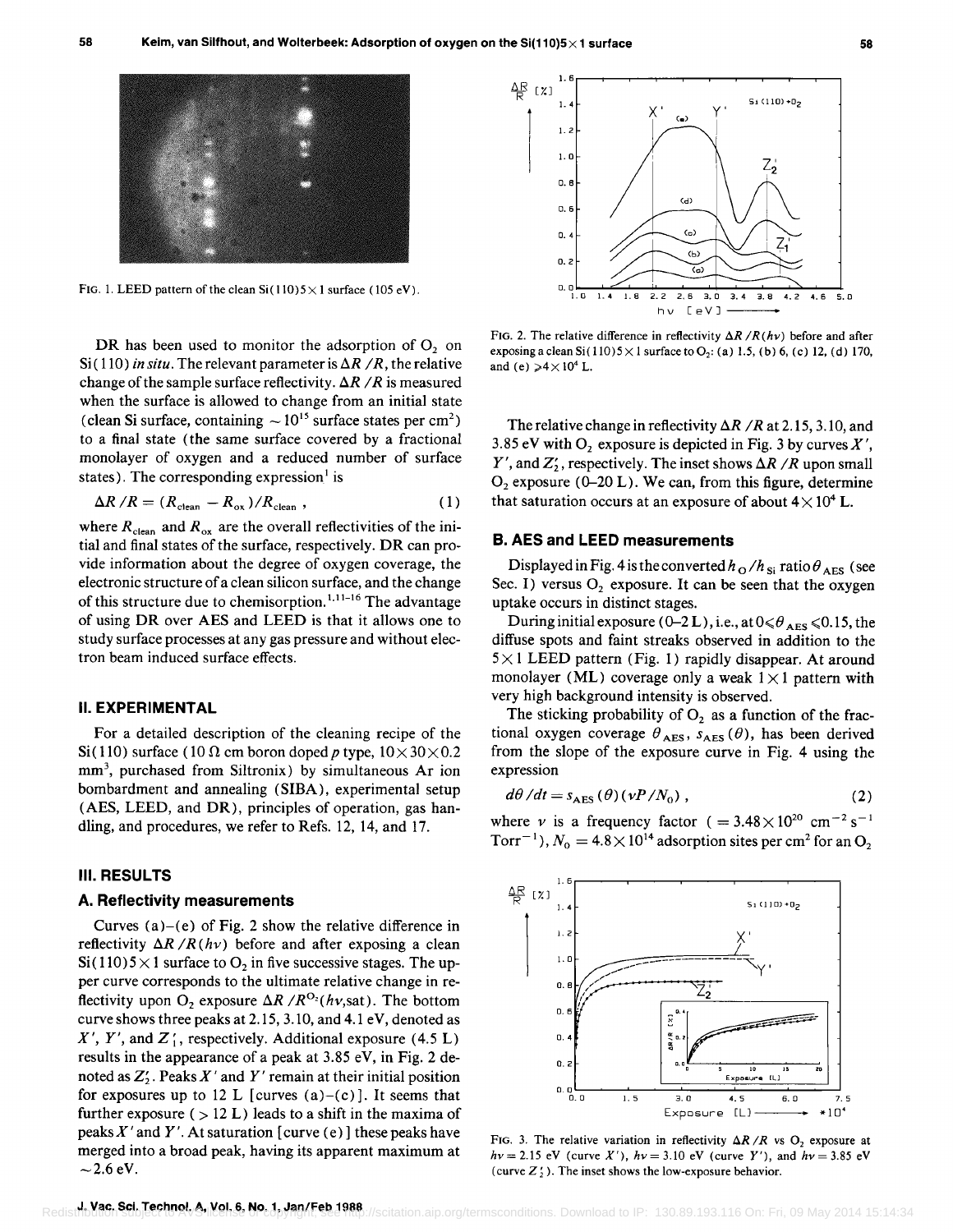

FIG. 4. The fractional oxygen coverage  $\theta_{\text{AES}}$  vs O<sub>2</sub> exposure. Each data point is taken after new exposure to a freshly cleaned surface.

molecule on the  $(110)$  surface,  $P$  is the pressure in Torr, and *t* is the time in s.  $s_{\text{AES}}(\theta)$  is plotted versus  $O_2$  exposure in Fig. 5. From this figure, we conclude that the initial sticking probability is near unity.<sup>4</sup> At around ML coverage  $s_{\text{AES}}(\theta)$ has decreased to  $\sim$  10<sup>-6</sup>. It seems that slow sorption continues beyond ML coverage.

Curve (a) of Fig. 6 shows the actual  $L_{23}$  VV Auger spectrum of a clean  $Si(110)5\times1$  surface between 50 and 90 eV. This spectrum resembles that of a clean  $Si(100)2\times1$  surface,  $12,14,17$  the peak at 81 eV, however, being broader and less pronounced. Figure 6 further shows the Si  $L_{23}VV$  Auger spectra for several stages of the oxygen chemisorption on  $Si(110)$  up to about ML coverage [curve (g)]. These spectra show peaks at 62, 83, and  $\sim$  70 eV [starting to appear in curve (d)]. Recently,<sup>12</sup> it has been shown that the Si  $L_{23}$  VV Auger transition at 83 eV can be related to Si-O bond formation on the first-layer Si atoms since its p-p height [measured from the positive excursion at 79.5 eV to the negative end at 83 eV; see, e.g., curve (d) of Fig. 6] is linearly proportional to the total number of dangling and dimer bond orbitals which have disappeared upon exposing a clean



FIG. 5. The sticking probability of  $O_2$ ,  $s_{AES}(\theta)$ , as a function of exposure.



FIG. 6. Si  $L_{23}VV$  Auger spectrum of (a) a clean  $Si(110)5 \times 1$  surface, and the same surface exposed to (b) 13, (c) 170, (d)  $10^3$ , (e)  $2.7 \times 10^4$ , (f)  $7 \times 10^4$ , and (g)  $1.5 \times 10^5$  L O<sub>2</sub>.

 $Si(100)2\times1$  surface to  $N_2O$  or  $O_2$ . Displayed in Fig. 7 is the  $p$ -p height of the SiO peak at 83 eV, denoted as h SiO(83 eV) in arbitrary units (a.u.), versus  $O_2$  exposure. From Fig. 4 we derive that ML coverage occurs at an exposure of about  $6 \times 10^5$  L. At ML coverage h SiO(83 eV) = 22  $\pm$  1 a.u. (by extrapolation). This is indicated by the arrow in Fig. 7. In this figure is also plotted *h* SiO<sup>N<sub>1</sub>O<sub>1100</sub> (83 eV), obtained after</sup> formation of a monatomic oxygen layer on the Si (100) surface via decomposition of  $N_2 O<sub>12</sub>$  in this figure denoted by the asterisk. Its saturation value was found to be  $16 \pm 1$  a.u. At ML coverage the ratio h  $SiO_{(100)}^{N, Q}$  (83 eV)/h  $SiO(83 eV)$  is equal to 0.73  $\pm$  0.04. This value is, within experimental error, equal to the ratio of the numbers of first-layer Si atoms at the Si(100) surface  $(N_1)$  and of the Si(110) surface  $(N_0)$ , respectively, i.e.,  $N_1/N_0 = 6.8 \times 10^{14} / 9.6 \times 10^{14} = 0.71$ . This result implies that around ML coverage (Fig. 4) practically all first-layer Si atoms have Si-O bonds (see also Sec.  $IVB$ ).



FIG. 7. SiO 83-eV Auger p-p height, *h* SiO(83 eV) [arbitrary units], vs O<sub>2</sub> exposure.

tation.aip.org/termsconditions. Download to IP: 130.89.193.116 On: Fri, 09 May 2014 15:14:34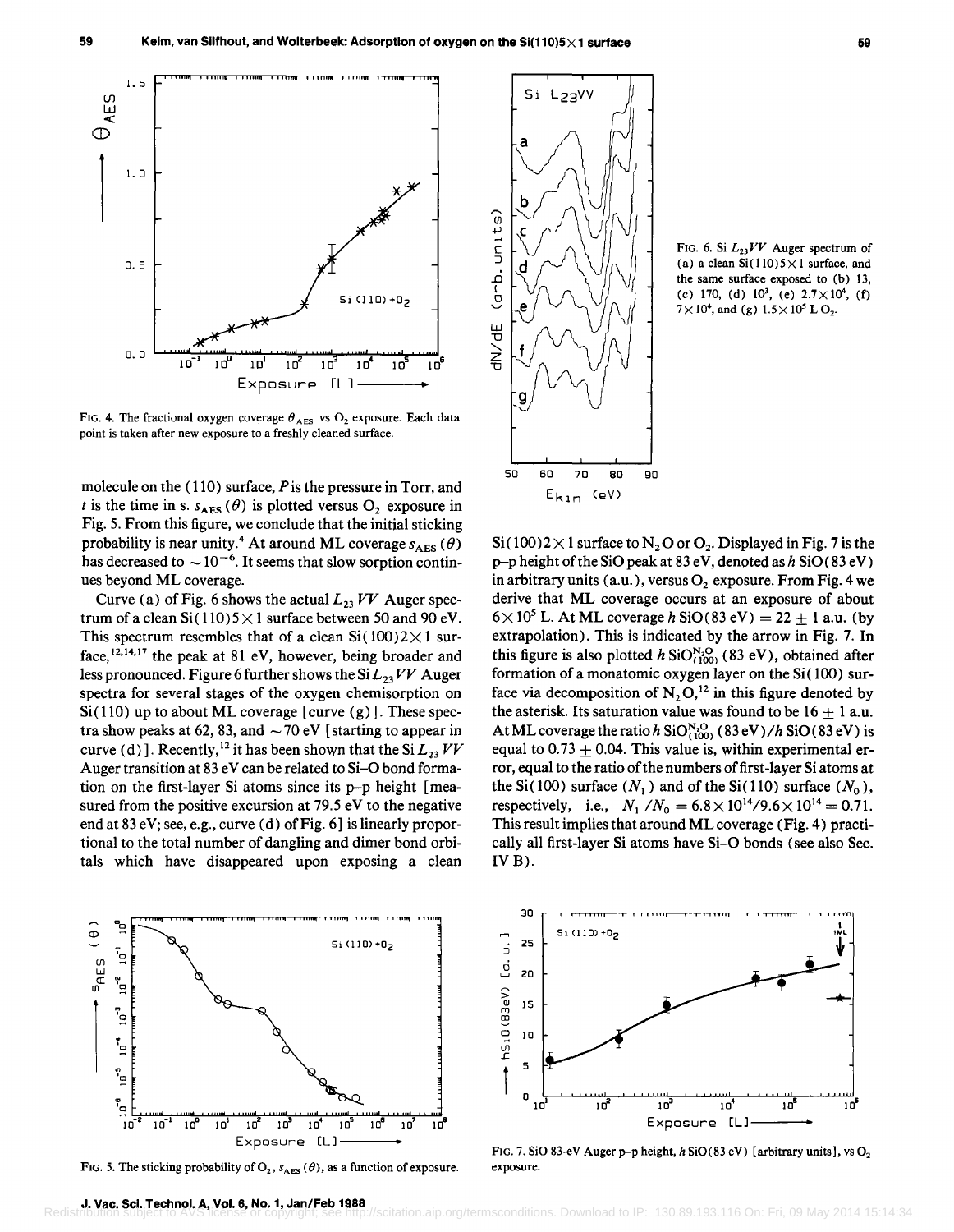#### IV. DISCUSSION

#### A. Surface state transitions

Recently, 18 a preliminary microscopic calculation of the surface contribution to optical reflectivity has shown that, for the  $Si(110)$  surface, differential reflectivity structure in the range of 2 to 4  $eV$ —usually attributed to transitions involving surface states-actually contains a large contribution of other transitions, yielding information not directly related to surface states, but rather to the surface geometry. Unfortunately, the authors of this study were not able to compare their calculational results with experiment, since polarization-dependent reflectance measurements on this surface, in contrast to the Si(111)2  $\times$  1 surface, <sup>19,20</sup> have not yet been carried out. Surface excitonic effects and the Franz-Keldysh effect are not expected to contribute significantly to the optical spectrum for photon energies of 1.5 to 4.5  $eV<sup>12</sup>$ Because of the uncertainties in the assignment of peaks Y',  $Z'_1$ , and  $Z'_2$  (Fig. 2), we shall focus our attention in this paper on the relative change in reflectivity at 2.15 eV (peak  $X'$ ) with  $O_2$  exposure when we discuss the reaction kinetics (see Sec. IV B).

In view of earlier optical data $1,11,21,22$  and a recent photoemission experiment<sup>9</sup> we assign the broad peak at 2.15 eV ( $X'$ in Fig. 2) to optical transitions from the broad filled band of dangling bond surface states near the top of the valence band<sup>9</sup> to empty bulk conduction-band levels. The fact that this surface state feature on  $Si(110)5\times1$  is relatively broad was attributed to disorder effects.<sup>9</sup> Evidence of higher-order reconstructions and partial disorder on the clean ( 110) surface is also given in our LEED picture (Fig. 1): it shows (weakly visible) streaks and diffuse spots in addition to the primary  $5 \times 1$  LEED pattern which is reasonably clear. Peak  $X'$  might conceal a second and even a third peak around 2.7 eV (Fig. 2), since the maximum of peak  $X'$  [curves (a)– (c)] shifts towards higher photon energy, as estimated from the apparent maximum at  $\sim$  2.6 eV in curve (e). Wierenga *et* al.<sup>1</sup> only recorded their  $\Delta R / R(h\nu)$  curve (1.0  $\le h\nu \le 3.0 \text{ eV}$ ) before and after adsorption of a monolayer of oxygen on the clean Si(110) surface. Their  $\Delta R / R(h\nu)$  curve is almost identical with our  $\Delta R / R^{O_2}(h\nu, \text{sat})$  curve [curve (e) of Fig. 2]. They interpreted the apparent maximum at  $\sim$  2.6 eV as due to optical transitions from a filled dangling bond surface states band near the top of the valence band to empty bulk conduction-band levels. However, by recording  $\Delta R$  / $R$  (hv) both as a function of photon energy and of exposure (Fig. 2) we must conclude that the actual maximum is not at 2.6-eV photon energy. The peak with its apparent maximum at  $\sim$  2.6 eV [curve (e) of Fig. 2] seems to be composed of at least three peaks. As to the  $Si(110)5\times1$  surface exposed to  $N_2O<sub>11</sub>$  even a peak at 1.7 eV [X'' in Fig. 1 of Ref. 11 (Ref. 23)] in  $\Delta R / R(h\nu)$  can be distinguished. Moreover, the peak at 2.15 eV  $(X''_7)$  in Fig. 1 of Ref. 11) appears to be narrower than the corresponding one of this work  $(X'$  in Fig. 2). We believe that these peaks below 2.2 eV, i.e.,  $X_1''$  and  $X_2''$  in Fig. 1 of Ref. 11, are distinguishable and relatively narrow because of the site-specific decomposition of  $N_2O$  at the Si(110)5 $\times$ 1 surface<sup>11</sup>: in Ref. 11 we have shown that decomposition of the  $N<sub>2</sub>O$  molecule only occurs at those sur-

face Si atoms which have an unsaturated dangling bond. Every stage of this reaction was found to involve oxygen atom attachment by the dangling bonds.  $O_2$  on the other hand, will, in general (Ref. 12, and references therein), interact with various surface sites, including the backbonds, as we shall show in Sec. IV B.

The other measured peaks in the  $\Delta R$  / $R(h\nu)$  curves for the reaction of the Si(110)  $5 \times 1$  surface with N<sub>2</sub>O (Y'' and Z" in Fig. 1 of Ref. 11), differ slightly in photon energy from those for the same surface with  $O_2$  (Y' and Z' in Fig. 2). Furthermore, peak  $Z'_1$ , which can be clearly seen at low  $O_2$ exposures in curve (a) of Fig. 2, has not been observed in the  $\Delta R$  /R(hv) spectra of Ref. 11. We may therefore draw the conclusion that the binding state of atomic oxygen on  $Si(110)$ , as released by N<sub>2</sub>O, is different from the binding state of the oxygen species after exposing the same surface to  $O<sub>2</sub>$ , even at low oxygen coverage. Moreover, we may speculate that peak  $Z'_1$ , which is prominent after low exposure [curve (a) of Fig. 2], can be related to an adsorption site highly reactive to the  $O_2$  molecule (see Sec. IV B). Nevertheless, further detailed experimental (photoemission, inverse-photoemission, and polarization-dependent surface reflectance measurements) and theoretical research on the  $Si(110)5\times1$  surface is needed to explain all the features in our optical spectrum (Fig. 2) satisfactorily.

#### B. Reaction kinetics

Displayed in Fig. 8 is  $\Delta R$  /R, recorded at 2.15 eV (peak X' of Fig. 2), versus  $\theta_{\text{AES}}$ . This curve relates the removal of the dangling bond surface states by the adsorbed oxygen. The  $\Delta R$  / *R* recordings at 3.10 eV *(Y')* and 3.85 eV ( $Z'$ ) exhibit a behavior similar to that of Fig. 8 but are not shown here. The exposure regions are also indicated in this figure. From these data five adsorption stages can be distinguished.

The initial adsorption stage  $(0-2 L)$  is remarkably fast, the initial sticking probability being near unity (see Figs. 4 and 5 and Ref. 4). A possible explanation is that  $O_2$  mainly reacts with those (highly reactive) surface sites which constitute the additional higher-order reconstructions and/or defects on the clean  $Si(110)5\times1$  surface. We suggest that these surface sites can be related to peak  $Z'_1$  in curve (a) of



FIG. 8. The relative change in reflectivity  $\Delta R / R$  as a function of the fractional oxygen coverage  $\theta_{\text{AES}}$  at  $h\nu = 2.15 \text{ eV}$  (peak X' of Fig. 2). The boundaries of the five exposure stages are also designated in this figure.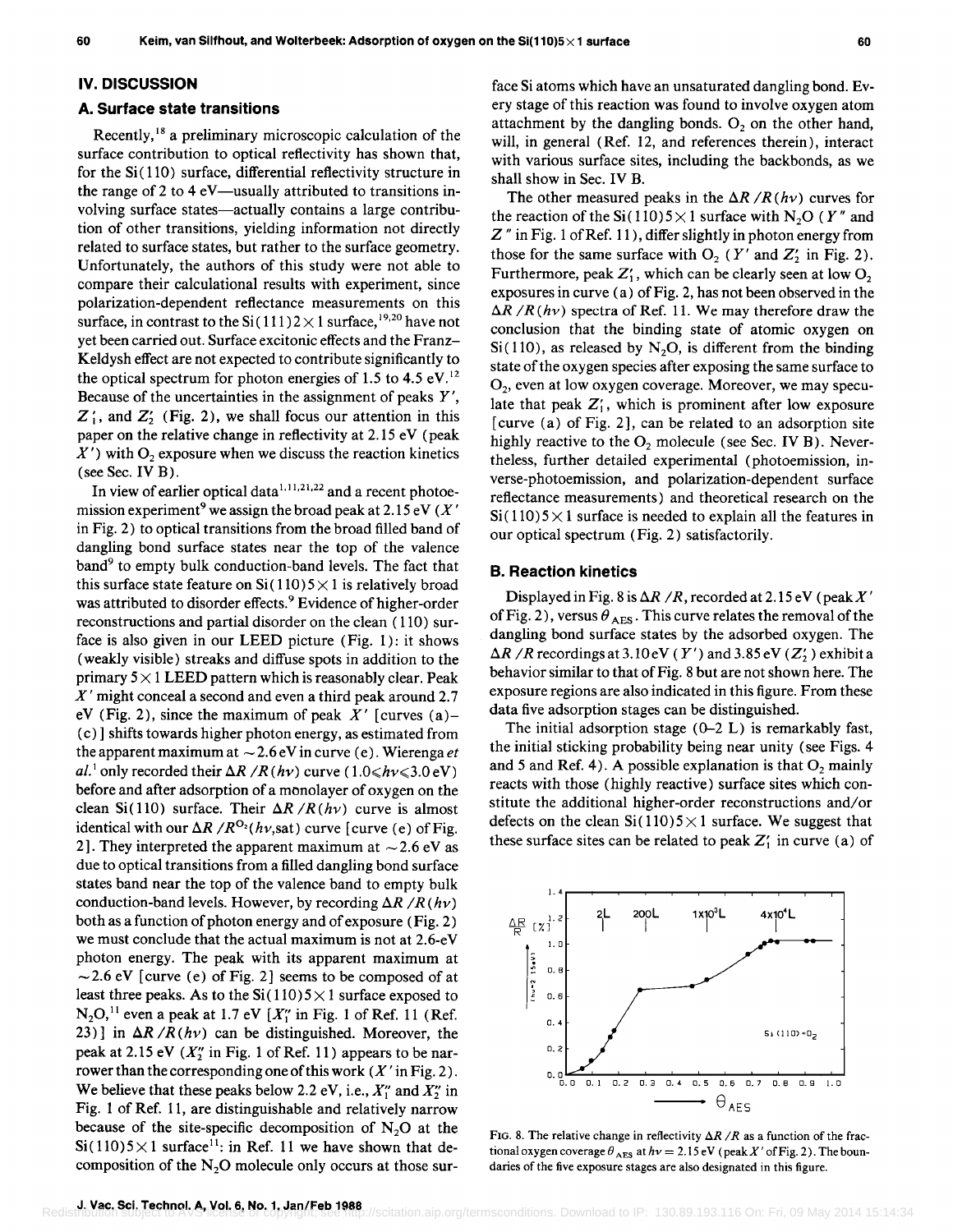Fig. 2, since this peak is only observed at low  $O<sub>2</sub>$  exposures  $(0-2)$ . Additional evidence supporting this explanation is given by the results from LEED experiments. In this low exposure range, i.e., at  $0 \le \theta_{\text{AES}} \le 0.15$ , the diffuse spots and streaks, observed in addition to the prominent  $5 \times 1$  LEED pattern (Fig. 1), were found to disappear rapidly, so that a "cleaner"  $5 \times 1$  LEED pattern appears. This phenomenon is temporary since further  $O_2$  exposure leads to a smooth removal of the  $5 \times 1$  superstructure spots with an accompanying increase in background intensity (Sec. III B). In the low oxygen coverage region ( $0 \le \theta_{\text{AES}} \le 0.15$ ), the removal of the diffuse spots and streaks is accomplished more effectively using  $O_2$  than using  $N_2O^{11}$  This result is further evidence supporting our idea that the interaction of the  $Si(110)5\times1$ surface with  $N_2O$  is site specific<sup>11</sup> as compared to that with  $O<sub>2</sub>$ .

In the 2-200 L exposure range, i.e., at  $0.15 \le \theta_{\text{AES}} \le 0.32$ , we found an almost constant sticking probability of  $\sim$  2 × 10<sup>-3</sup> (Fig. 5) and a constant ratio  $\Delta R / R / \theta_{\text{AES}}$  (Fig. 8). This result is in favor of a model in which the oxygen adsorbs in a weakly bound precursor state, before it is dissociatively adsorbed at the surface. 24-26. Moreover, only firstlayer Si atoms are involved in this reaction. Additional evidence in favor of this last remark is given in the Si  $L_{23}VV$ Auger spectra: up to at least  $170-L O_2$  exposure these spectra [curves (b) and (c) of Fig. 6] do not give any indication that bulklike silicon oxide is formed at or below the surface, because of the absence of a peak at  $\sim$  70 eV in addition to those at 62 and 83 eV.<sup>27-29</sup>

During stage 3 (200-1000 L) incorporation of oxygen into the subsurface and possibly also molecular adsorption are the main processes since the rate of removal of the dangling bonds with exposure is very low compared to the rate of oxygen coverage (Fig. 8). Structure at  $\sim$  70 eV in the Si  $L_{23} VV$  Auger spectrum can already be observed at exposures of  $10^3$  L [curve (d) of Fig. 6]. We may speculate that the grooves in an ideal Si ( 110) surface play an important role in this oxygen absorption stage.

Further exposure (  $10^3$ –4 $\times$   $10^4$  L), the fourth stage, leads again to the removal of dangling bonds. At an exposure of  $4 \times 10^4$  L all dangling bonds have been removed (Figs. 3 and 8), the fractional oxygen coverage being  $0.79 \pm 0.15$  ML (Figs. 4 and 8). This result implies that the number of dangling (or broken) bonds per  $5 \times 1$  unit cell (ten atoms) is at most eight, this number being about 40% larger than that found per  $(111)7 \times 7$  unit cell.<sup>14,30</sup>

The slow continuous increase in  $h$  SiO(83 eV) beyond  $4 \times 10^{4}$  L (Fig. 7), stage 5, is an indication that oxygen now mainly establishes a bridging position between the first-layer Si atoms situated in the uppermost chains of the ideal ( 110) surface. In Sec. III B we arrived at the conclusion that practically all first-layer Si atoms have Si-O bonds at ML coverage since  $h$  SiO(83 eV) was found to be  $22 + 1$  a.u. Beyond ML coverage the formation of bridging oxygen between the first-layer Si atoms continues, since *h* SiO( 83 eV) does not show saturation upon further  $O_2$  exposure (Fig. 7).

Our results strongly suggest the existence of multiplebonding configurations for oxygen on the  $Si(110)$  surface in the submonolayer region. This phenomenon has also been found earlier for the adsorption of  $O_2$  on the Si(111)<sup>13,14</sup> and  $Si(100)^{12,14}$  surfaces. The results are essentially consistent with those of Hollinger and Himpsel.<sup>31</sup> Using high-resolution core level spectroscopy they showed that, at least for the (111) and (100) surfaces of silicon, multiple oxidation states persist into the submonolayer regime.

## V. **CONCLUSIONS**

The present study shows that the reaction kinetics of molecular oxygen at the  $Si(110)5\times1$  surface is complicated. Five stages can be discerned, the initial one being remarkably fast. Our results suggest that those surface sites which constitute the additional higher-order reconstructions and possibly also defects are highly reactive towards the  $O<sub>2</sub>$  molecule. Penetration of oxygen into the Si lattice and adsorption of a molecular oxygen species occur well below ML coverage. This has also been observed earlier on the  $Si(111)7\times7$  (Refs. 13 and 14) and  $Si(100)2\times1$  (Ref. 12) surfaces. We have found extra evidence supporting the idea that the SiO Auger peak at 83 eV can be exclusively related to Si-O bond formation on the first-layer Si atoms.<sup>11,12</sup>

The combined use of both atomic $11$  and molecular oxygen<sup>this work</sup> has led to an improvement in understanding of the initial stages of the room-temperature adsorption of  $O<sub>2</sub>$ on the clean  $Si(110)5 \times 1$  surface. Moreover, we have found that the density of broken bonds per  $(110)5 \times 1$  unit cell is about 40% higher than that per  $(111)7 \times 7$  surface unit cell. This result suggests that the  $(110)5\times1$  surface unit cell does not differ significantly from the bulklike structural site.

- <sup>1</sup>P. E. Wierenga, M.J. Sparnaay, and A. van Silfhout, Surf. Sci. 99, 59 (1980).
- <sup>2</sup>S. Tougaard, P. Morgen, and J. Onsgaard, Surf. Sci. 111, 545 (1981).
- 3W. Ranke and Y. R. Xing, Surf. Sci. 157, 353 (1985).
- <sup>4</sup>E. G. Keim and A. van Silfhout, Surf. Sci. 186, L557 (1987).
- <sup>5</sup>F. Jona, IBM J. Res. Dev. 9, 375 (1965).
- <sup>6</sup>T. Sakurai and H. D. Hagstrum, J. Vac. Sci. Technol. 13, 807 (1976).
- 7B. Z. Olshanetsky, S. M. Repinsky, and A. A. Shklyaev, Surf. Sci. 64, 224 (1977).
- <sup>8</sup>B.Z. Olshanetsky and A. A. Shklyaev, Surf. Sci. 67, 581 (1977).
- <sup>9</sup>P. Mårtensson, G. V. Hansson, and P. Chiaradia, Phys. Rev. B 31, 2581 (1985) .
- 10H. Arnpo, S. Miura, K. Kato, Y. Ohkawa, and A. Tamura, Phys. Rev. B 34,2329 (1986).
- <sup>11</sup>E. G. Keim, A. van Silfhout, and L. Wolterbeek, J. Vac. Sci. Technol. A 5, 1019 (1987).
- <sup>12</sup>E. G. Keim, L. Wolterbeek, and A. van Silfhout, Surf. Sci. 180, 565 (1987).
- <sup>13</sup>E. G. Keim and A. van Silfhout, Surf. Sci. 152/153, 1096 (1985).
- <sup>14</sup>E. G. Keim, Ph.D. thesis, Twente University of Technology, Enschede, 1986.
- <sup>15</sup>P. E. Wierenga, Ph.D. thesis, Twente University of Technology, Eschede, 1980.
- <sup>16</sup>P. E. Wierenga, A. van Silfhout, and M. J. Sparnaay, Surf. Sci. 87, 43 (1979).
- <sup>17</sup>E. G. Keim, Surf. Sci. 148, L641 (1984).
- <sup>18</sup>A. Selloni, P. Marsella, and R. del Sole, Phys. Rev. Lett. 52, 1145 (1984).
- 19p. Chiaradia, A. Cricenti, S. Selci, and G. Chiarotti, Phys. Rev. Lett. 52, 1145 (1984).
- <sup>20</sup>S. Selci, P. Chiaradia, F. Ciccacci, A. Cricenti, N. Sparvieri, and G. Chiarotti, Phys. Rev. B 31, 4096 (1985).
- 21F. Meyer, Phys. Rev. B 19, 3622 (1974).
- $^{22}$ F. Meyer, Surf. Sci. 56, 37 (1976).
- <sup>23</sup>Peak  $X''_1$  in Fig. 1 of Ref. 11 may be attributed to optical transitions from